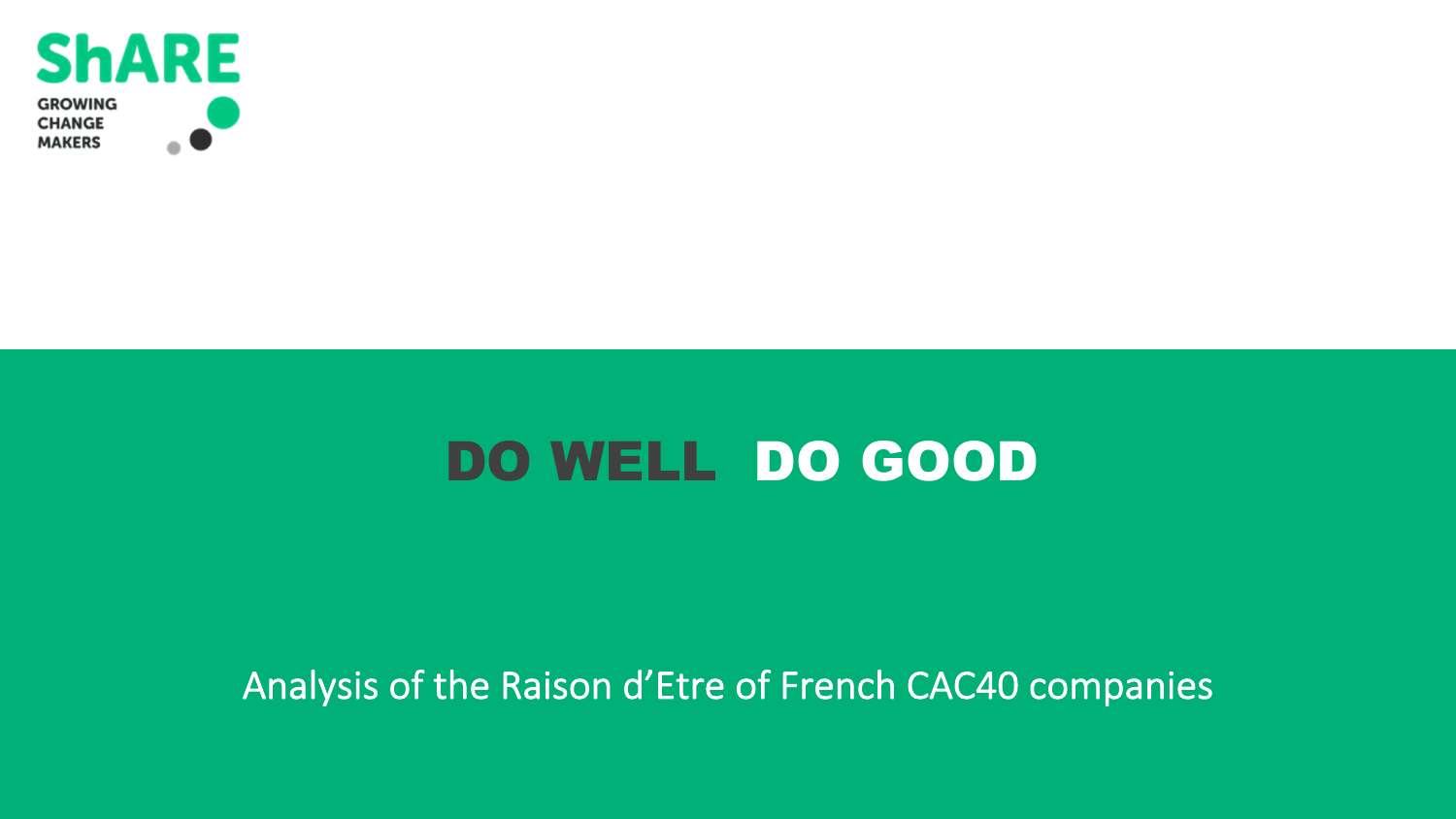### In France, the Loi PACTE sets out voluntary guidelines for Raison d'Etre by defining it in their articles of incorporat

The law states all corporate management must consider social and environmental impacts an

#### **Article 1833**

The Pacte Law in France modifies the purpose of a company defined in the Civil Code: companient of the impact of the impact of the impact of the impact of the impact of the impact of the impact of the impact of the impact **activity, taking into account social and environmental impact**

*«* Toute société doit avoir un objet licite et être constituée dans l'intérêt commun des associés. La société est gérée dans so *sociaux et environnementaux de son activité. »*

#### **Article 1835**

#### **A company can also choose to integrate their Raison d'Etre into their article of association (***statuts***)**

*«* Les statuts doivent être établis par écrit. Ils déterminent, outre les apports de chaque associé, la forme, l'objet, l'appellati les modalités de son fonctionnement. Les statuts peuvent préciser une raison d'être, constituée des principes dont la sociét *moyens dans la réalisation de son activité. »*

The PACTE Law however, provides neither definition nor criteria of company cor the company's products, services and daily operations is left to company Legal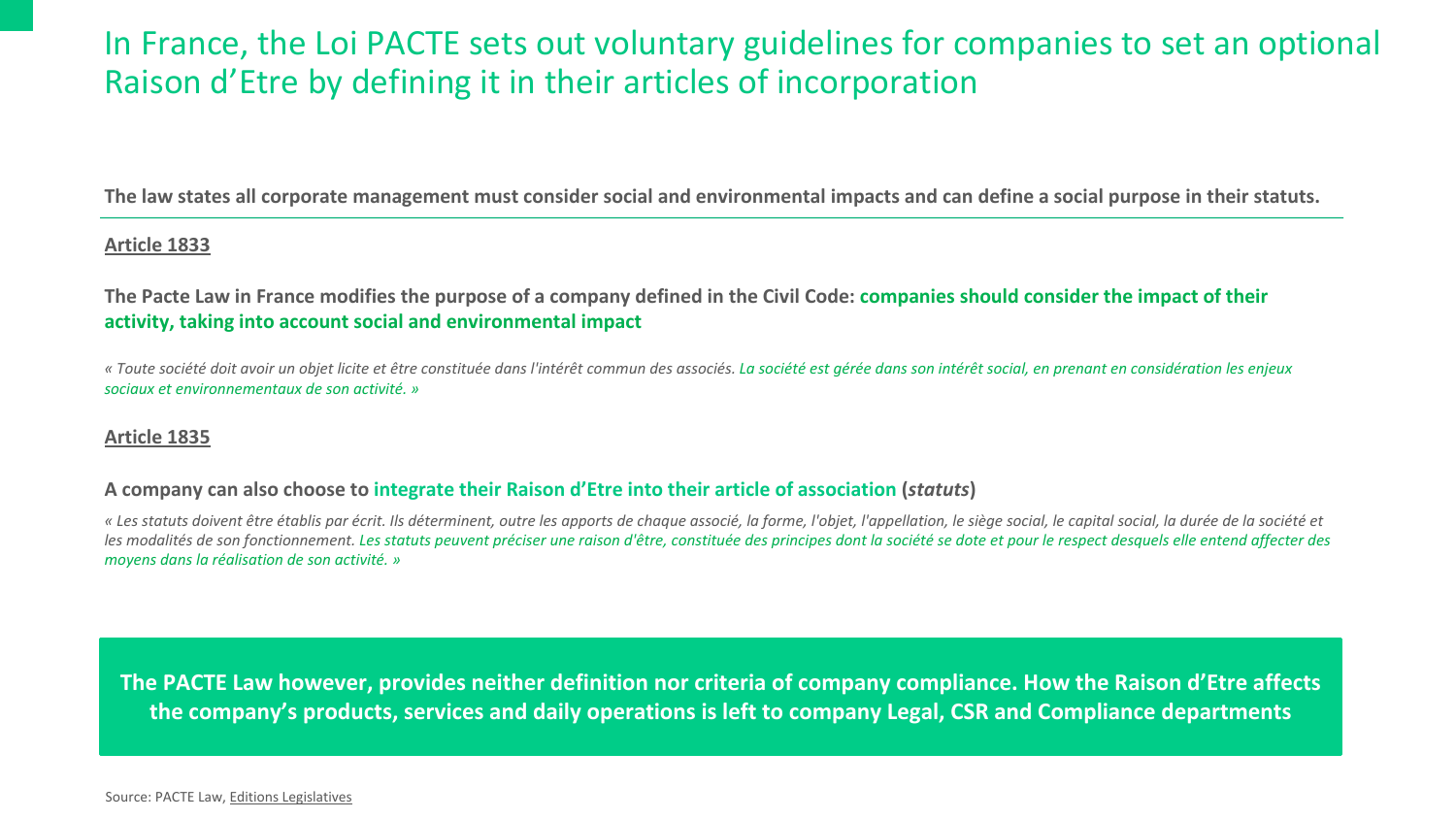### Raison d'Etre, as defined in French law, sets a voluntary from the purely commercial objectives of the company adoption.

| A Raison d'Etre sets a voluntary social purpose                                                                                                     | <b>A Mission Statemer</b>                            |
|-----------------------------------------------------------------------------------------------------------------------------------------------------|------------------------------------------------------|
| The Raison d'Être are the company's base principles.<br>Respecting them affects its operations, revenue or<br>profitability, based on their nature. | The Mission Sta<br>business activiti                 |
| This aims to provide a social purpose to companies that<br>complements its corporate purpose.                                                       | The Mission Sta<br>on the company<br>purposes in som |
| <b>Example: Credit Agricole's Raison d'Être (2020)</b>                                                                                              | <b>Example: Cre</b>                                  |
| « Act everyday in the interests of our clients and of society »                                                                                     | «To hold the positi<br>financial partner to          |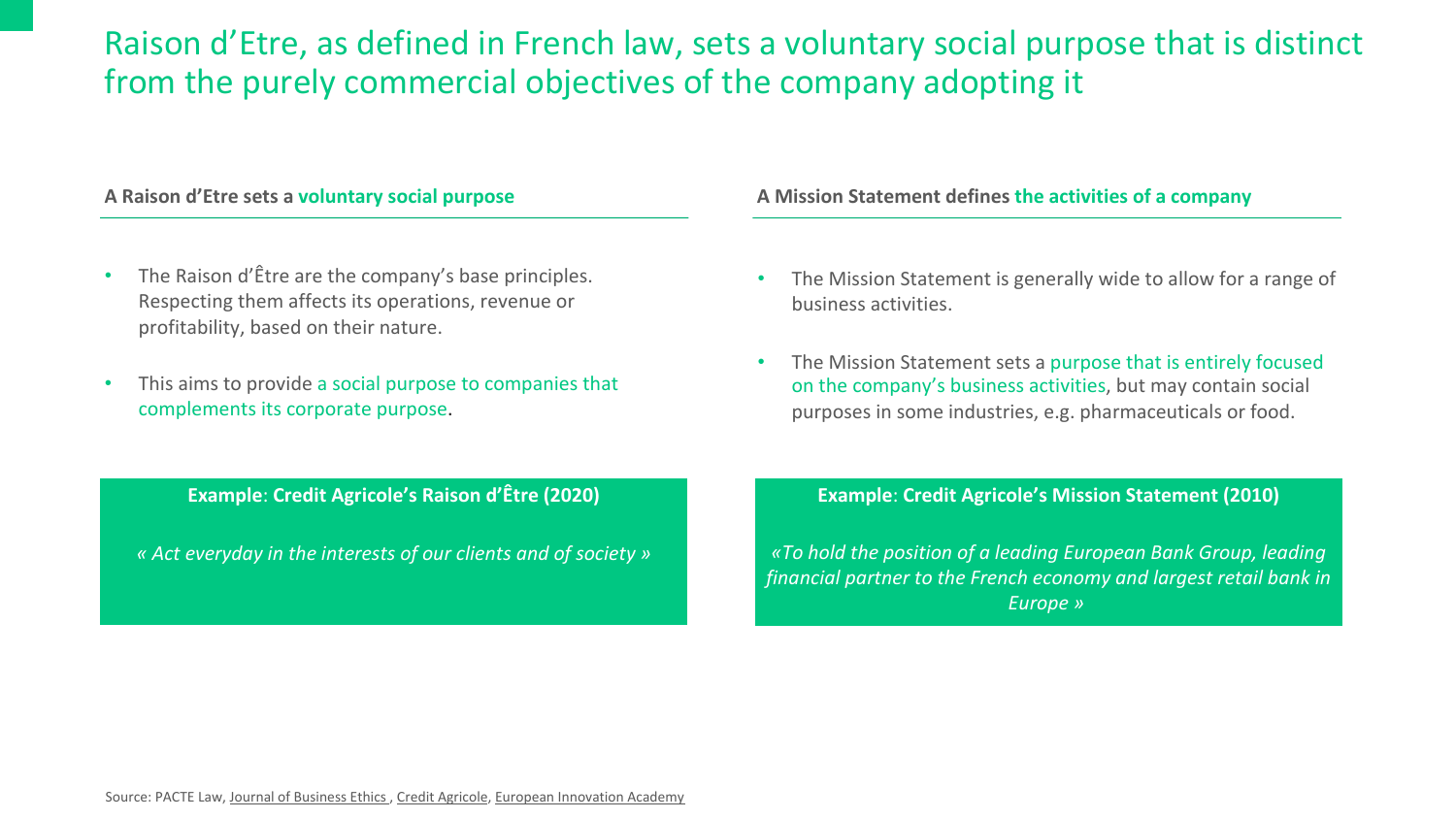### 65% of CAC40 companies have a Raison d'Etre integrate 8% more in the planning to add a Raison d'Etre to their statuts.

#### 32 CAC40 members have defined, develop or claim to already have a Raison d'Etre but 26 onl



Announced CAC40 positions as of 2021 on the Raison d'Etr

- **8 have not announced intention to develop** 2 claim a lack of time and resources. 3 have no mission or vision statements. *Examples: Air Liquide, Bouygues, Publicis*
- **3 state their existing mission statement includes a Raison d'Être**: However none have integrated a Raison d'Être *Sanofi, Pernod-Ricard, EssilorLuxottica*
- **3 are in process of developing their Raison of committees**

*Alstom, Teleperformance, Vinci*

• **26 Have have developed a Raison d'Être and added it to their** *statuts Examples in following slides1*

> 25 CAC40 companies are sampled in followir *statuts* but whose Mission Statement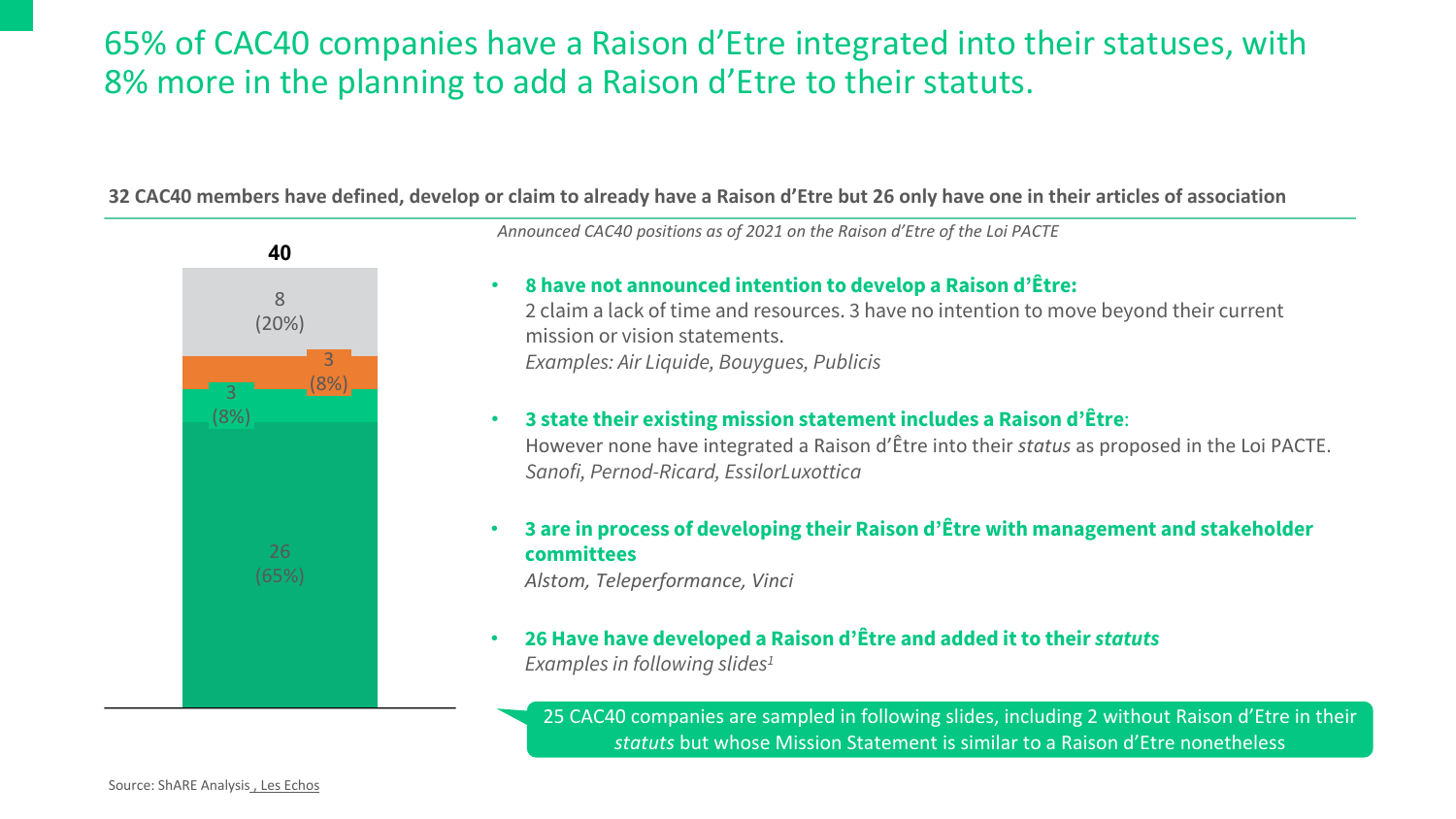### Most CAC40 Raison d'Etre statements are shorter than 20 statements define goals, but are not explicit about how



Source: ShARE Analysis, Corporate Raison d'Etre statements , Les Echos Note: 25 CAC40 companies are sampled to include 2 CAC40 w similar to a Raison d'Etre nonetheless.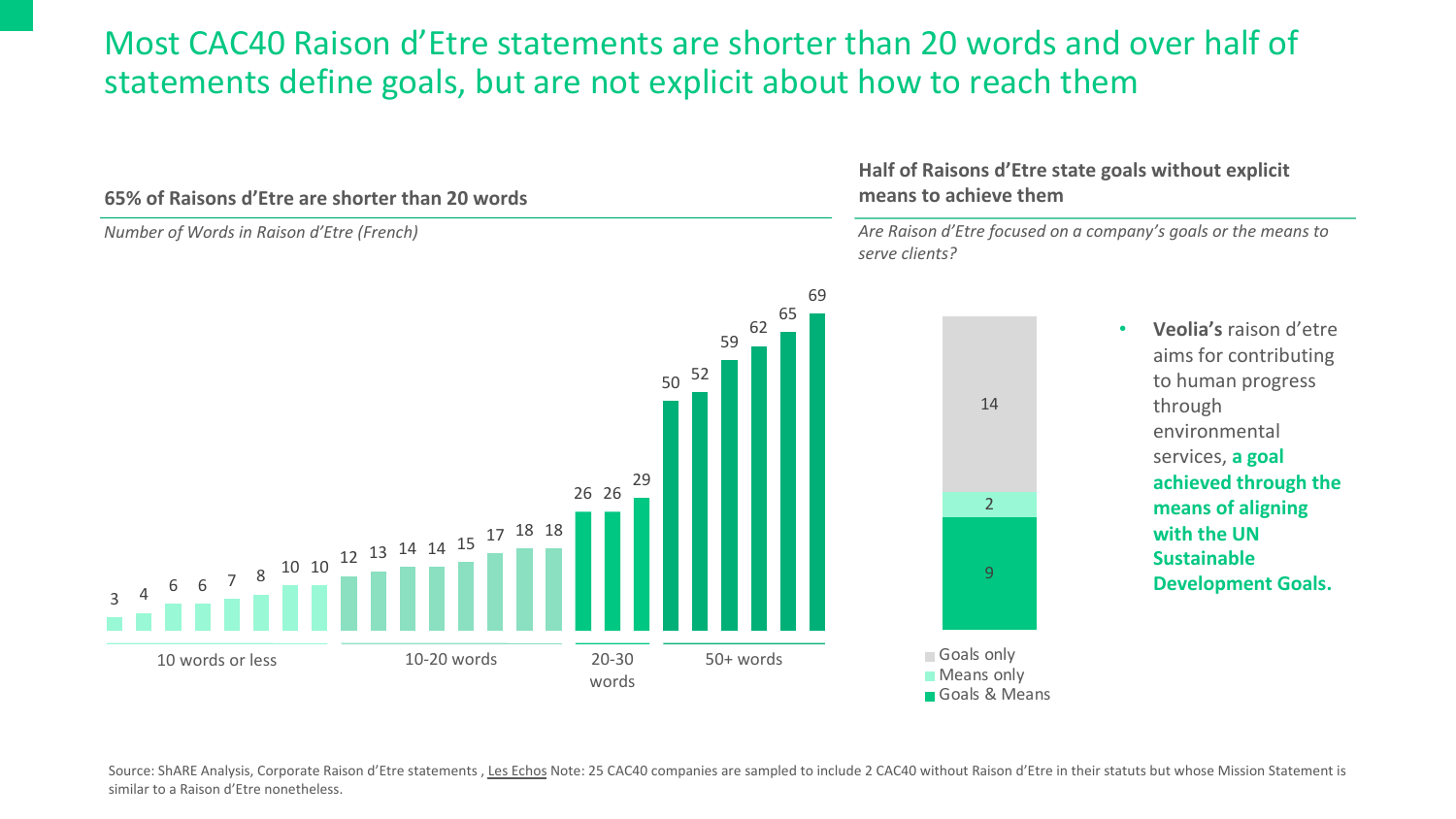### Raison d'Etre (RdE) statements explicitly mention sustai issues but none mention social inequalities explicitely



Source: ShARE Analysis, Corporate Raison d'Etre statements , Les Echos Note: 25 CAC40 companies are sampled to include 2 CAC40 w similar to a Raison d'Etre nonetheless.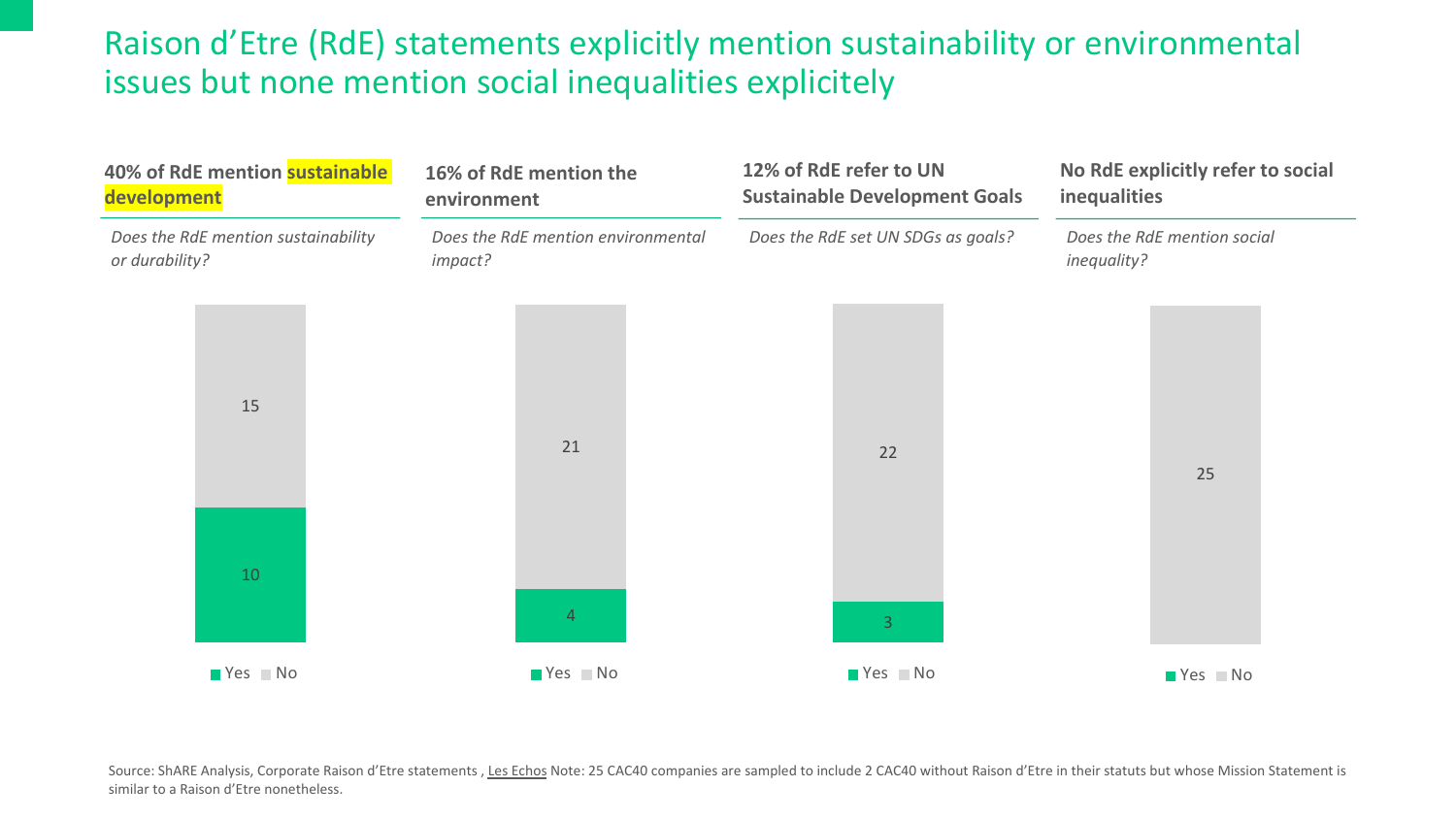### 3/4 of CAC40 Raisons d'Etre were formed without general assembly votes; 6 companies have formed a committee to oversee its application

### **24% of Raisons d'Etre were voted on in shareholder meetings**

**24% of CAC40 companies have created a body overseeing Raison d'Etre other than CSR department responsible for corporate** *statuts*

*How the Raison d'Etre was entered into the articles of incorporation.*

*Is there an oversight body for Raison d'Etre topics outside of the CSR dept.?*



- **Danone** has formed **an independent committee of ten international members drawn from Board, management, employees, third-party experts, UN advisors** to track progress towards the indicators derived from their Raison d'Être.
- **Veolia** has formed **committees at Board and management levels** to oversee Raison d'Être alignment, also establishing **one new Strategy & Innovation department working with a committee of customers, supply chain partners and thirdparty experts** to implement initiatives linked with their Raison d'Être.

Source: ShARE Analysis, Corporate Raison d'Etre statements, annual reports; Note: 25 CAC40 companies are sampled to include 2 CAC40 without Raison d'Etre in their statuts but whose Mission Statement is similar to a Raison d'Etre nonetheless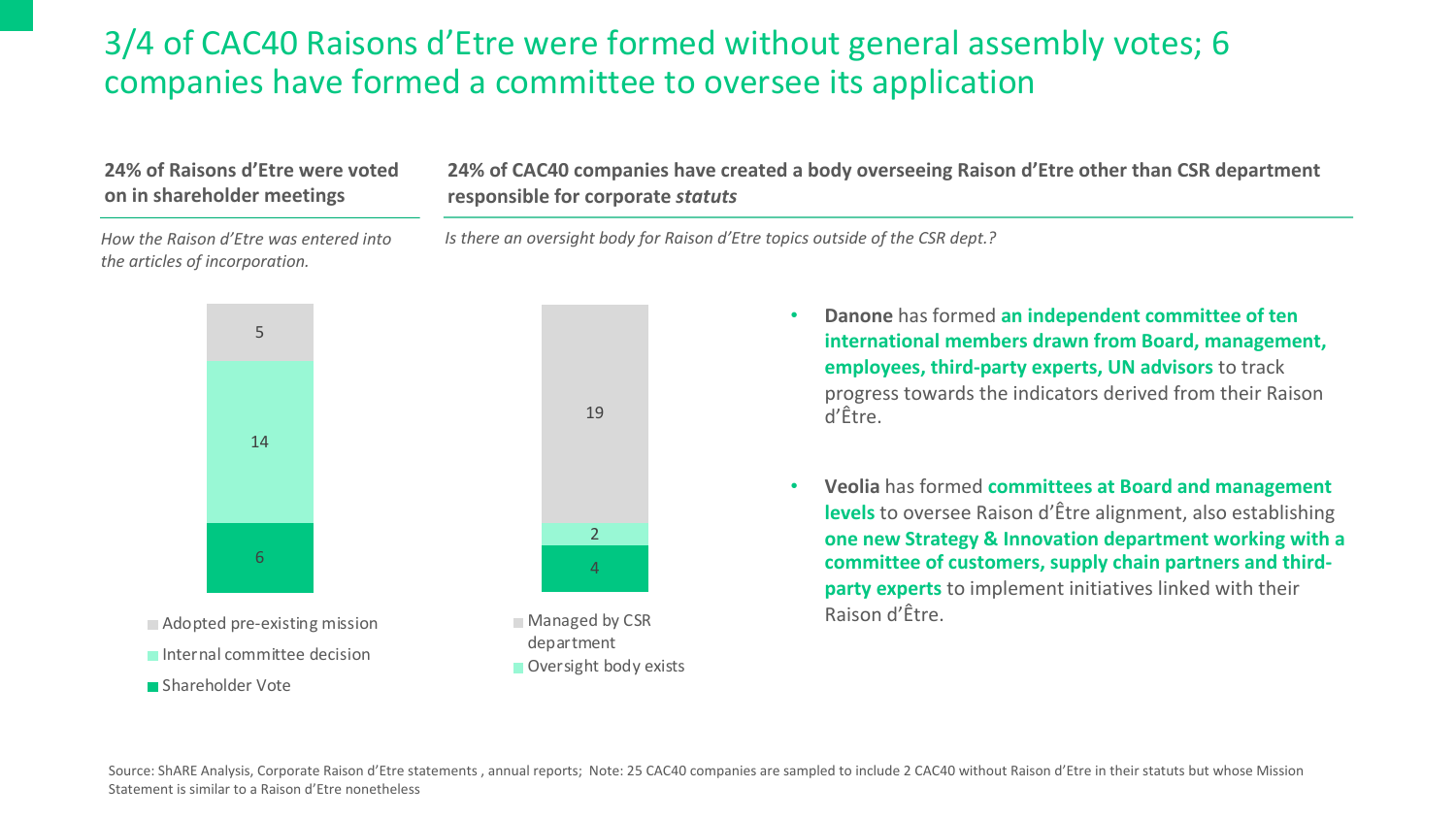### 2/3 of the CAC40 companies link products and services to their Raison d'Etre, and more than half set measurable objectives for their Raison d'Etre

#### **68% of CAC40 companies identify some products, services or initiatives to the values or objectives of their Raison d'Etre Half of Raison d'Etre have specific measurable objectives attached**

*Does the company mention specific initiatives, products or services in their Raison d'Etre documents?*

> 17 8

> > $\blacksquare$  Yes  $\blacksquare$  No

- **Danone** has tracked the nutritional value each of their products in the FMCG category and made the information public in accordance with their Raison d'Être.
- **Schneider** tracks the emissions and renewable energy sources in their energy services as a result of their Raison d'Être focusing on environmental impact.

13 12

*Do the Raison d'Etre statements set measurable objectives relevant to the stated social purpose?*

- **3 CAC40 Members** that mention the environment in their Raison d'Être also set clear targets of emissions reductions and publish emissions data to track progress.
- **ATOS** sets objectives for social inclusion in number of people reached and in money invested in financial inclusion.



Source: ShARE Analysis, Corporate Raison d'Etre statements, annual reports; Note: 25 CAC40 companies are sampled to include 2 CAC40 without Raison d'Etre in their statuts but whose Mission Statement is similar to a Raison d'Etre nonetheless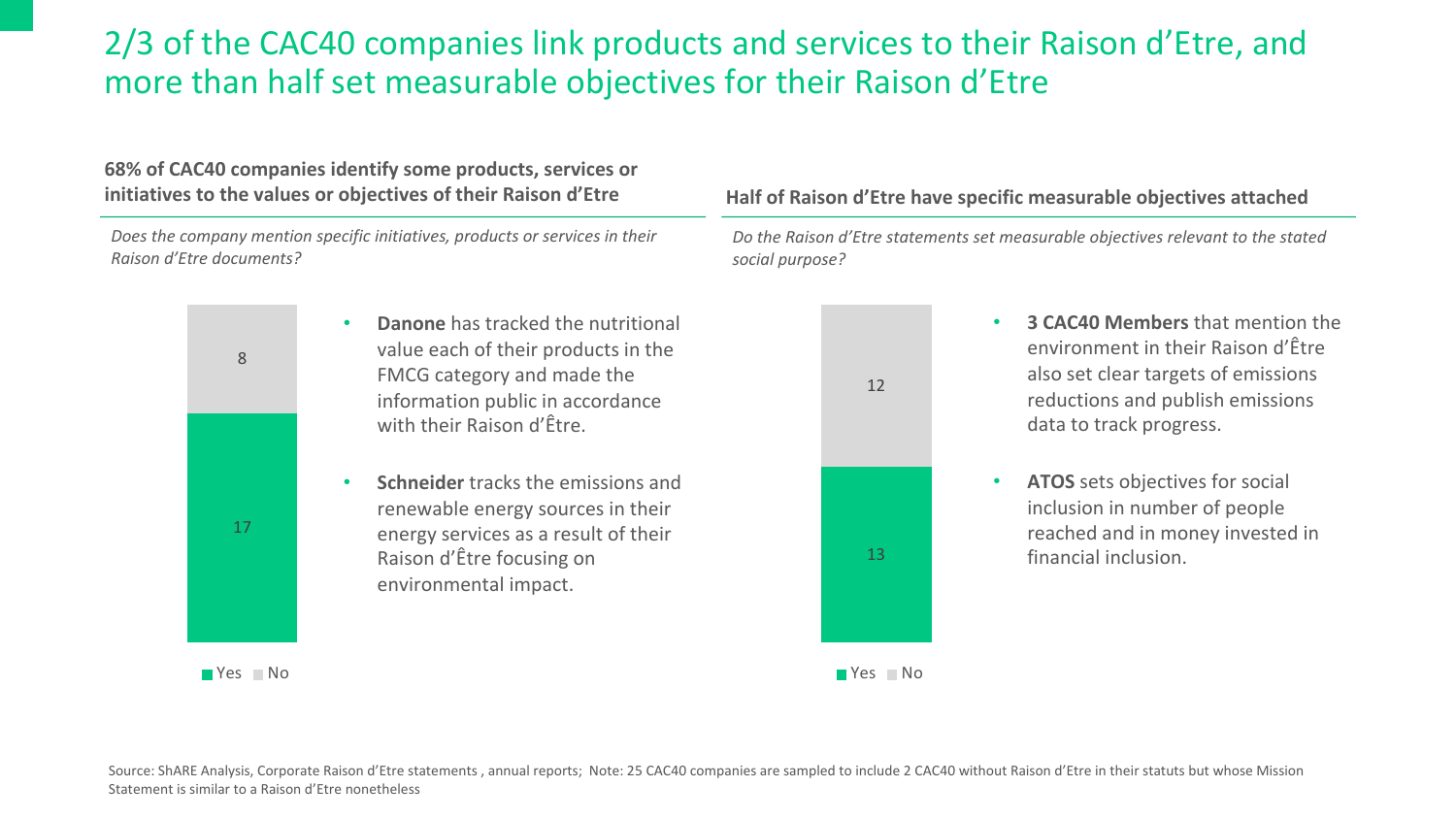### Environmental, Social and Governance (ESG) are subcate performance. Common ESG reporting frameworks are the

| <b>ESG Reporting</b><br><b>Standards</b>          | <b>Description</b>                                                                                                                                                                                                                                    | <b>Example Indicators</b>                                                                                              |  |
|---------------------------------------------------|-------------------------------------------------------------------------------------------------------------------------------------------------------------------------------------------------------------------------------------------------------|------------------------------------------------------------------------------------------------------------------------|--|
| <b>GRI</b>                                        | The Global Reporting Initiative is an<br>$\bullet$<br>independent organisation that sets voluntary<br>standards for ESG comprising 30 key<br>indicators from economic, environmental,<br>labour practices, human rights and social<br>responsibility. | Country-by-Country<br>Payments.<br>• Water use and impa<br>local communities.<br><b>Occupational Health</b><br>Safety. |  |
| <b>SUSTAINABLE</b><br><b>DEVELOPMENT</b><br>GOALS | • The UN had drafted 17 Sustainable<br>Development Goals (SDG) with the aim of<br>creating a world free of hunger, poverty and<br>disease. Each Goal is general, with specific<br>indicators left to individual companies.                            | • Affordable and Clea<br>Energy.<br>• Responsible Produc<br>and Consumption.<br>• Decent Work & Eco<br>Growth.         |  |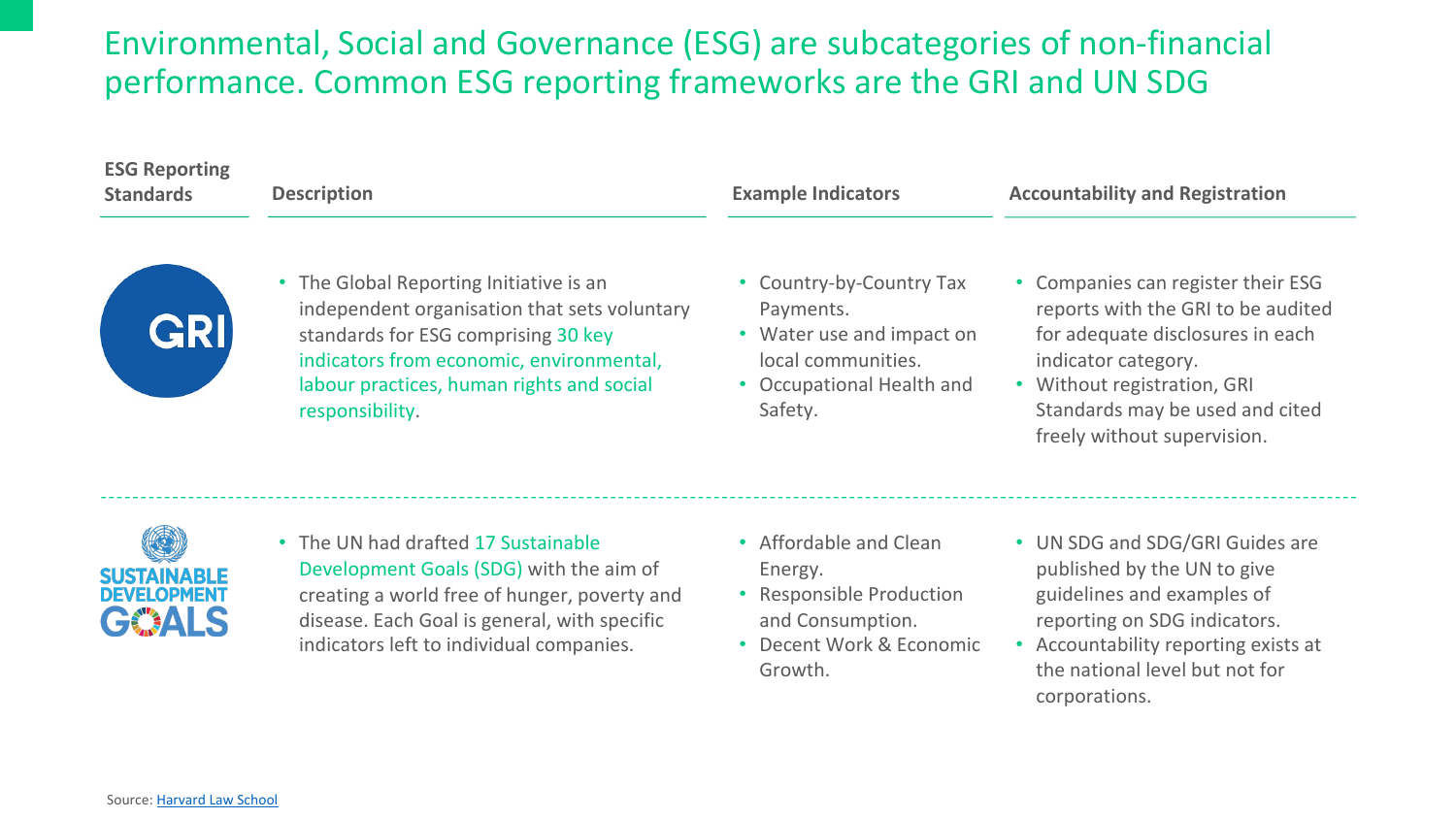### ESG Reporting including GRI and UN SDG indicators is us agencies to create ESG ratings, including four leading ratings

|                                                | <b>Name of Rating</b>                    | <b>Description</b>                                                                                                               |
|------------------------------------------------|------------------------------------------|----------------------------------------------------------------------------------------------------------------------------------|
| Rating                                         | Vigeo Eiris Euronext<br><b>Indices</b>   | Evaluates ESG performance, weighted by ind<br>and ranked against peers in Europe, Eurozon<br>leading European economies.         |
| <b>MSCI</b>                                    | <b>MSCI ESG Rating</b>                   | Measures company resilience to long-term<br>environmental, social and governance (ESG)<br>and ranks them against industry peers. |
| <b>ISSB</b>                                    | <b>ISS Governance</b><br>QualityScore    | Identifies corporate governance risks based<br>board structure, shareholder rights, remuner<br>and audit.                        |
| <b>SUSTAINALYTICS</b><br>a Morningstar company | <b>Sustainalytics ESG Risk</b><br>Rating | Measures a company's exposure to industry-<br>specific material ESG risks and how well risks<br>managed.                         |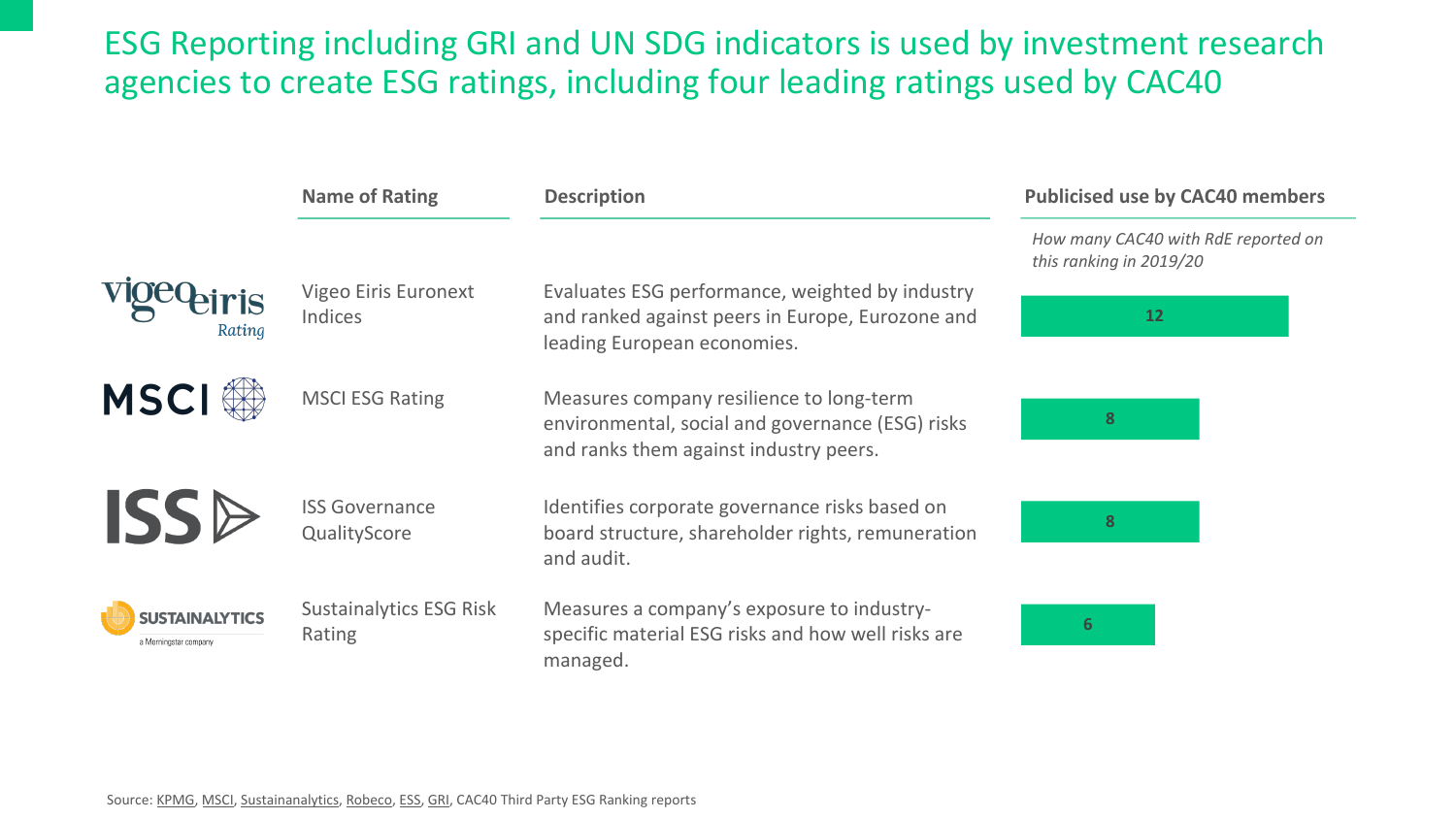### 84% of French Raison d'Etre CAC40 companies make separate ESG reports, more than half using either GRI Standard or UN SDG indicators



Source: ShARE Analysis, Corporate Raison d'Etre statements, annual reports; Note: 25 CAC40 companies are sampled to include 2 CAC40 without Raison d'Etre in their statuts but whose Mission Statement is similar to a Raison d'Etre nonetheless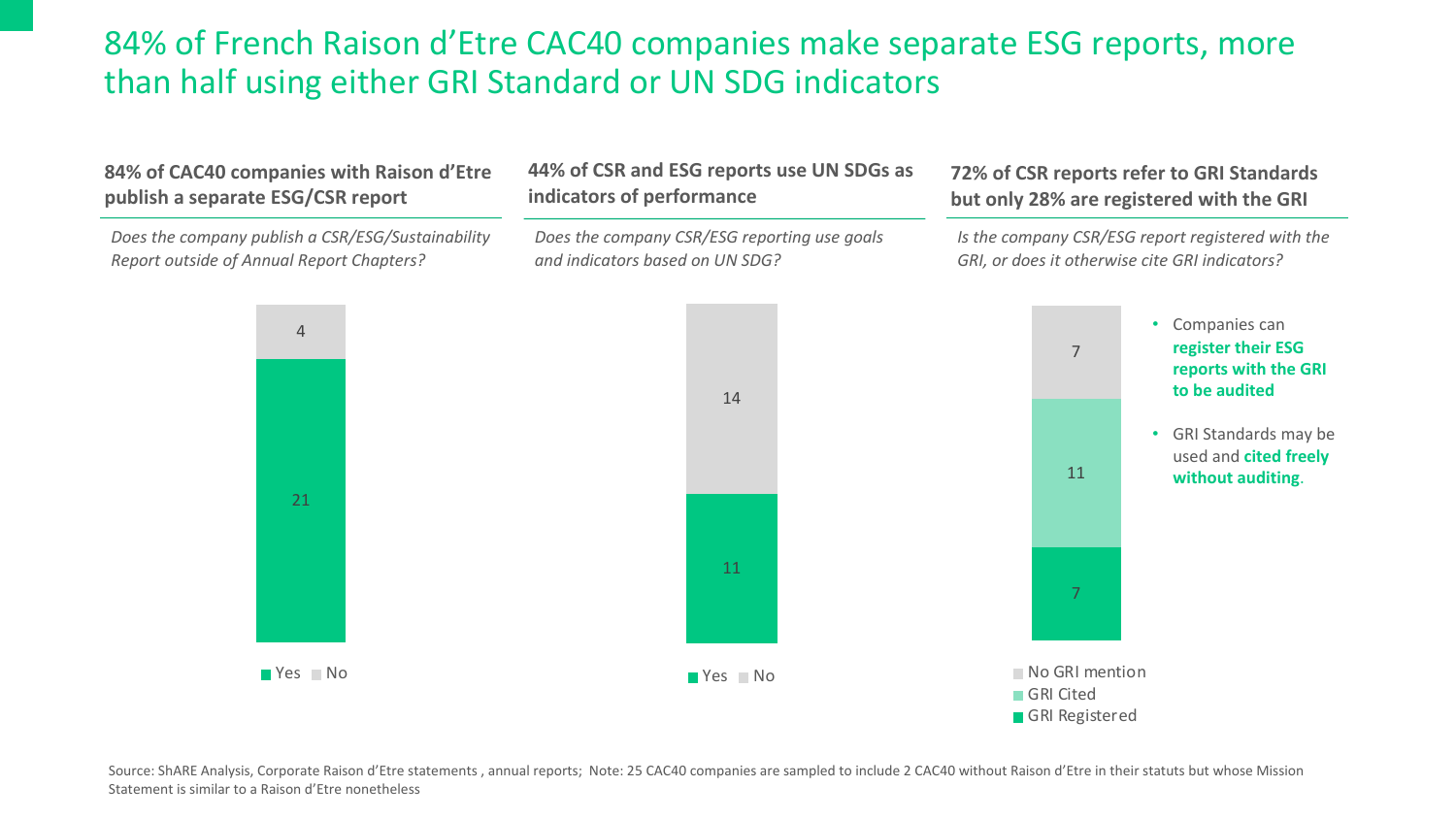### CAC40 companies with Raisons d'Etre report on similar environmental and social indicators in their ESG reports; half of them use all main indicators

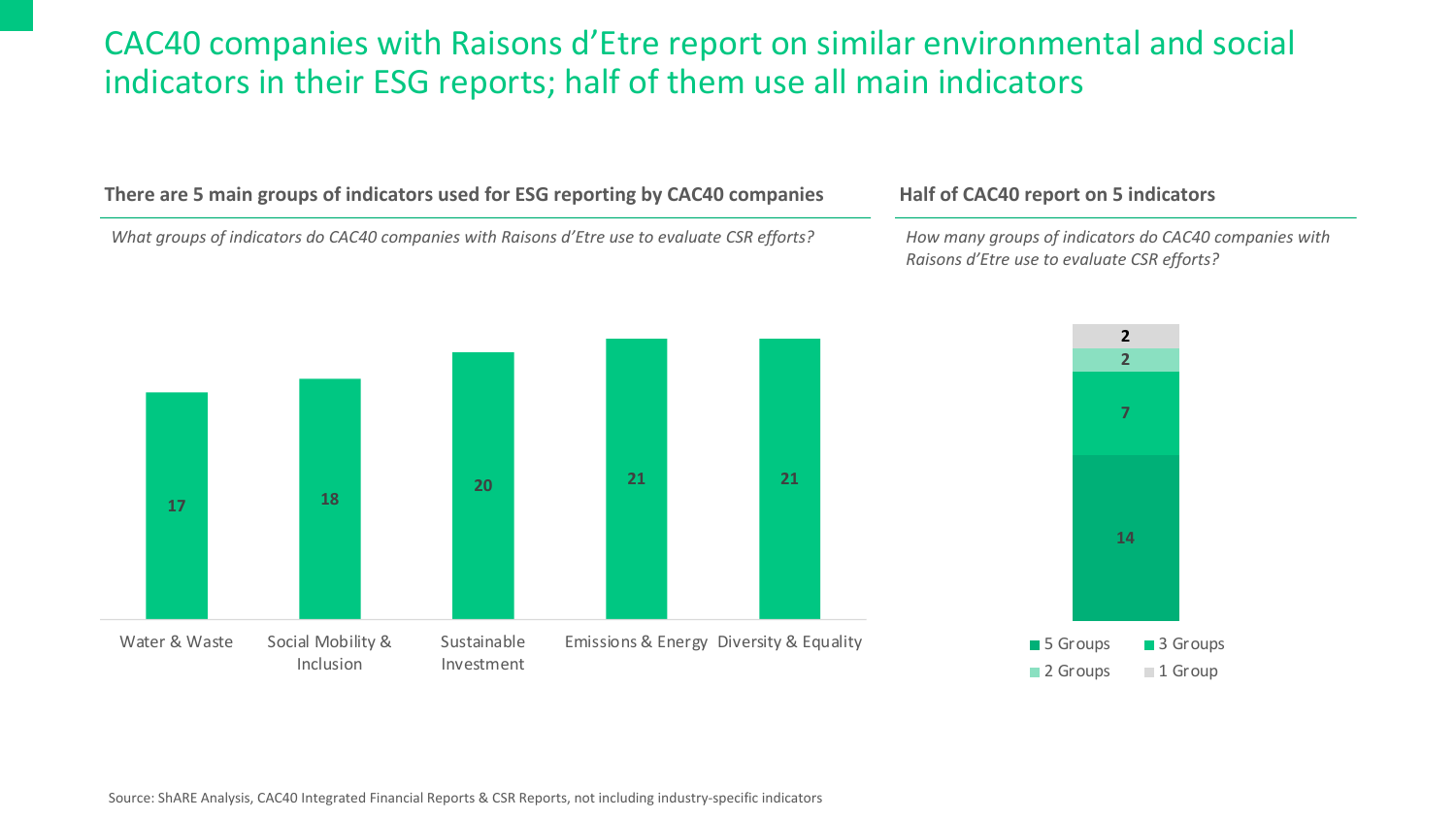### List of Raison d'Etre of CAC40 companies that have developed one (1/2)

| <b>Entreprise</b>                  | <b>Raison d'Etre</b>                                                                                                                                                                                                                                                                                                                                                                                                                                                                                                                                  |
|------------------------------------|-------------------------------------------------------------------------------------------------------------------------------------------------------------------------------------------------------------------------------------------------------------------------------------------------------------------------------------------------------------------------------------------------------------------------------------------------------------------------------------------------------------------------------------------------------|
| <b>Airbus</b>                      | Etre les pionniers d'une industrie aéronautique et spatiale durable pour un monde plus sûr et plus uni                                                                                                                                                                                                                                                                                                                                                                                                                                                |
| <b>ATOS</b>                        | Notre mission est de contribuer à façonner l'espace informationnel. Avec nos compétences et nos services, nous supportons le développement de la connaissance,<br>de l'éducation et de la recherche dans une approche pluriculturelle et contribuons au développement de l'excellence scientifique et technologique. Partout dans le<br>monde, nous permettons à nos clients et à nos collaborateurs, et plus généralement au plus grand nombre, de vivre, travailler et progresser durablement et en<br>toute confiance dans l'espace informationnel |
| <b>AXA</b>                         | Agir pour le progrès humain en protégeant ce qui compte                                                                                                                                                                                                                                                                                                                                                                                                                                                                                               |
| <b>BNP Paribas</b>                 | Nous sommes au service de nos clients et du monde dans lequel nous vivons                                                                                                                                                                                                                                                                                                                                                                                                                                                                             |
| <b>CapGemini</b>                   | Libérer les énergies humaines par la technologie pour un avenir inclusif et durable                                                                                                                                                                                                                                                                                                                                                                                                                                                                   |
| Carrefour                          | Notre mission est de proposer à nos clients des services, des produits et une alimentation de qualité et accessibles à tous à travers l'ensemble des canaux de<br>distribution. Grâce à la compétence de nos collaborateurs, à une démarche responsable et pluriculturelle, à notre ancrage dans les territoires et à notre capacité<br>d'adaptation aux modes de production et de consommation, nous avons pour ambition d'être leader de la transition alimentaire pour tous                                                                        |
| Crédit<br><b>Agricole</b>          | Agir chaque jour dans l'intérêt de nos clients et de la société                                                                                                                                                                                                                                                                                                                                                                                                                                                                                       |
| <b>Danone</b>                      | Apporter la santé par l'alimentation au plus grand nombre                                                                                                                                                                                                                                                                                                                                                                                                                                                                                             |
| <b>Dassault</b><br><b>Systèmes</b> | Dassault Systèmes apporte aux entreprises et aux personnes des univers 3DEXPERIENCE leur permettant d'imaginer des innovations durables, capables<br>d'harmoniser les produits, la nature et la vie                                                                                                                                                                                                                                                                                                                                                   |
| Engie                              | Agir pour accélérer la transition vers une économie neutre en carbone, par des solutions plus sobres en énergie et plus respectueuses de l'environnement. Cette<br>raison d'être rassemble l'entreprise, ses salariés, ses clients et ses actionnaires et concilie performance économique et impact positif sur les personnes et la planète.<br>L'action d'ENGIE s'apprécie dans sa globalité et dans la durée                                                                                                                                        |
| L'Oréal                            | Créer La Beauté Qui Fait Avancer Le Monde                                                                                                                                                                                                                                                                                                                                                                                                                                                                                                             |
| <b>LVMH</b>                        | Prendre la mesure de l'interdépendance entre les produits du luxe avec la nature et rendre à la nature ce qu'on lui emprunte.                                                                                                                                                                                                                                                                                                                                                                                                                         |
| <b>LeGrand</b>                     | Améliorer les vies, en transformant les espaces où les gens vivent, travaillent et se rencontrent, avec des infrastructures électriques et numériques et des solutions<br>connectées simples, innovantes et durables                                                                                                                                                                                                                                                                                                                                  |
| <b>Michelin</b>                    | Offrir à chacun une meilleure façon d'avancer                                                                                                                                                                                                                                                                                                                                                                                                                                                                                                         |